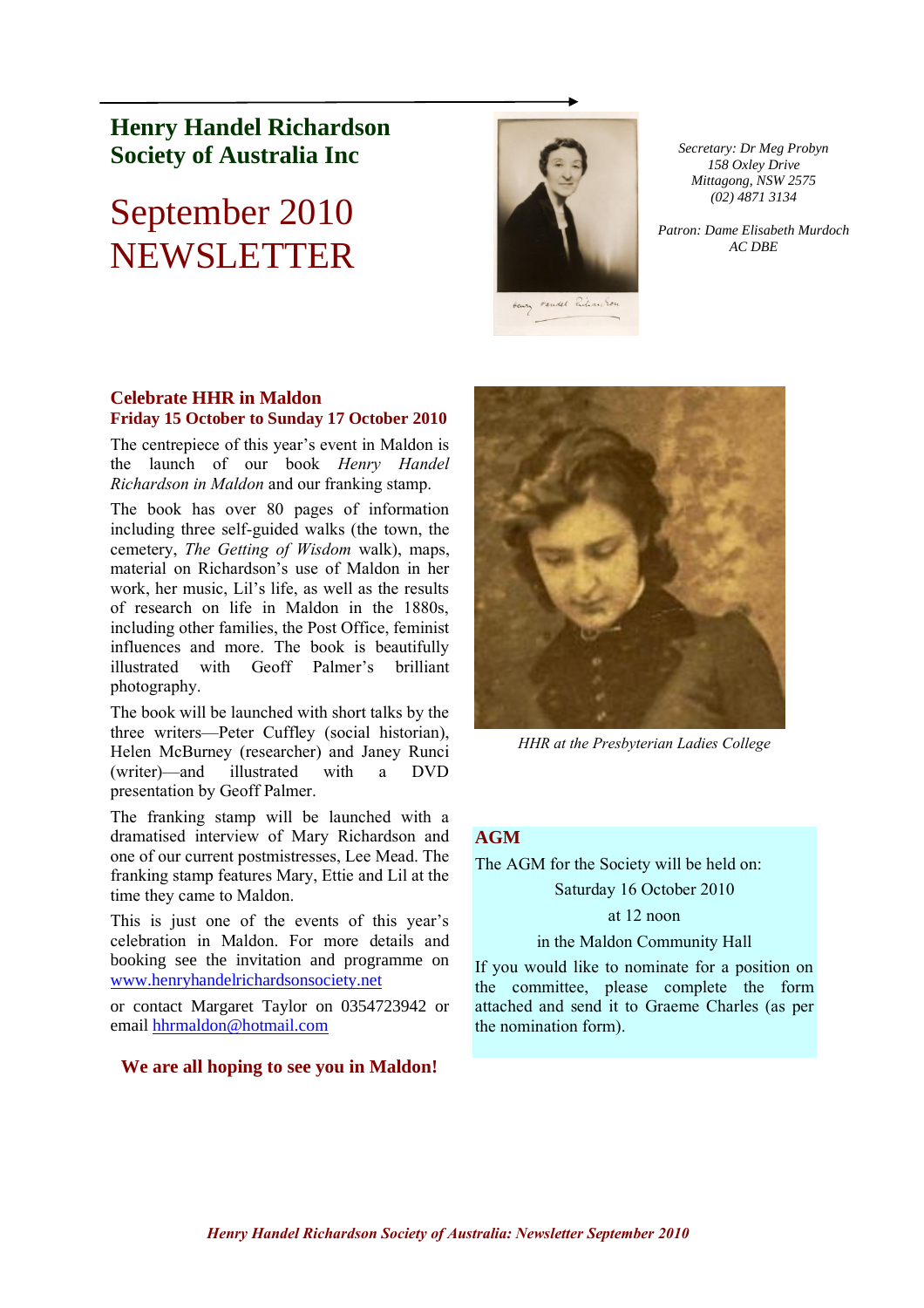In June 1996 Clive and I visited Margaret Capon, the former executrix of the Henry Handel Richardson estate, at her home in Bexhill-on-Sea. She was a delightful person—a retired Hastings music teacher, who had been a great friend and carer for Olga Roncoroni (1893-1982) until Olga's death. Margaret had never met HHR but knew a great deal about her from years of companionship to Olga. We had met Margaret on several occasions and she always invited us for lunch, which was served on a dinner-set once owned by HHR. On this occasion in 1996 she invited Mrs Anne Dow to join us for afternoon tea.

In 1925, a year after she left school at 14, Anne became a parlour maid for HHR and Professor John George Robertson at their home in 90 Regent's Park Road, London. We spent a couple of hours chatting to her about life with the Robertsons and it was fascinating to hear about their life from Anne's point of view. I took copious notes and the passages below in italic are transcripts of her words.

Anne Lee left school at 14 and was only 15 when she started to work as the parlour maid for the Robertsons in 1925 at their home in Regent's Park Road, London. Her mother, Mrs Barbara (Betty) Lee, according to Anne ' *a typical Hungarian*', was the cook but she came daily and didn't live at the house. Mrs Lee was interviewed for the job as cook at Regent's Park Road when Anne was aged eleven. The housekeeper was speaking German not knowing that Betty Lee could understand. She said, '*Excuse me, I can speak German.*' And Anne's father, who was a Londoner and worked as a plumber, always used to say that she should have kept quiet. Anne continued in HHR's employment until she left to get married in 1941.

*Mrs Robertson (HHR) was very quiet with a regular routine. Lunch had to be served at 1.15 pm on the dot. Her study was on the third floor with two doors, an ordinary door and a baize door. The dining room was on the ground floor, next to the breakfast room. HHR was very fair to the staff but there was not a lot of laughter in the house. After her lunch, HHR retired for a rest but later she would walk across to Regent's Park if it were fine. She played the piano in the afternoon in her study. There were two pianos in the house—a baby grand in her study and a* 

*Bechstein Grand piano in Professor Robertson's study. I was never aware of the Professor playing it but Miss Roncoroni would play it in the evenings.*



*Mrs Anne Dow, June 1996*

Anne particularly remembered the large living area—*a big room with two big double doors, a balcony window with coloured glass*. There were four cats and two dogs (Chow), the latter exercised by the housekeeper. For several years there were eight people living in the house—the two Robertsons, the housekeeper, Lil's son (Walter Neustatter), the secretary (Elsa Stumpp), Olga Roncoroni, Florence (the maid) and Anne.

*Two of the cats, Pasha, a grey Persian, and Noodie (both of whom went with the Robertsons to Lyme Regis) were fed upstairs. At 12.30 pm they were let out of the kitchen and they went up the stairs, through the doors opened by the maid and fed in HHR's study.*

*HHR was about 5ft 2 or 3 and Miss Roncoroni was a little taller, about 5ft 4. Miss Roncoroni had a quiet voice and I never heard her sing but I did hear her play the piano. After Professor Robertson's death in 1933, it was Olga who took over the job of sharpening HHR's twelve pencils before she started work.* 

A year after JGR's death in 1933, the London house lease was up and HHR moved to Fairlight, East Sussex.

*JGR was a nice man; he didn't have a strong Scottish accent. I don't remember his parents ever visiting them and there were no parties held. The Heinemann publisher, Captain Gyde,*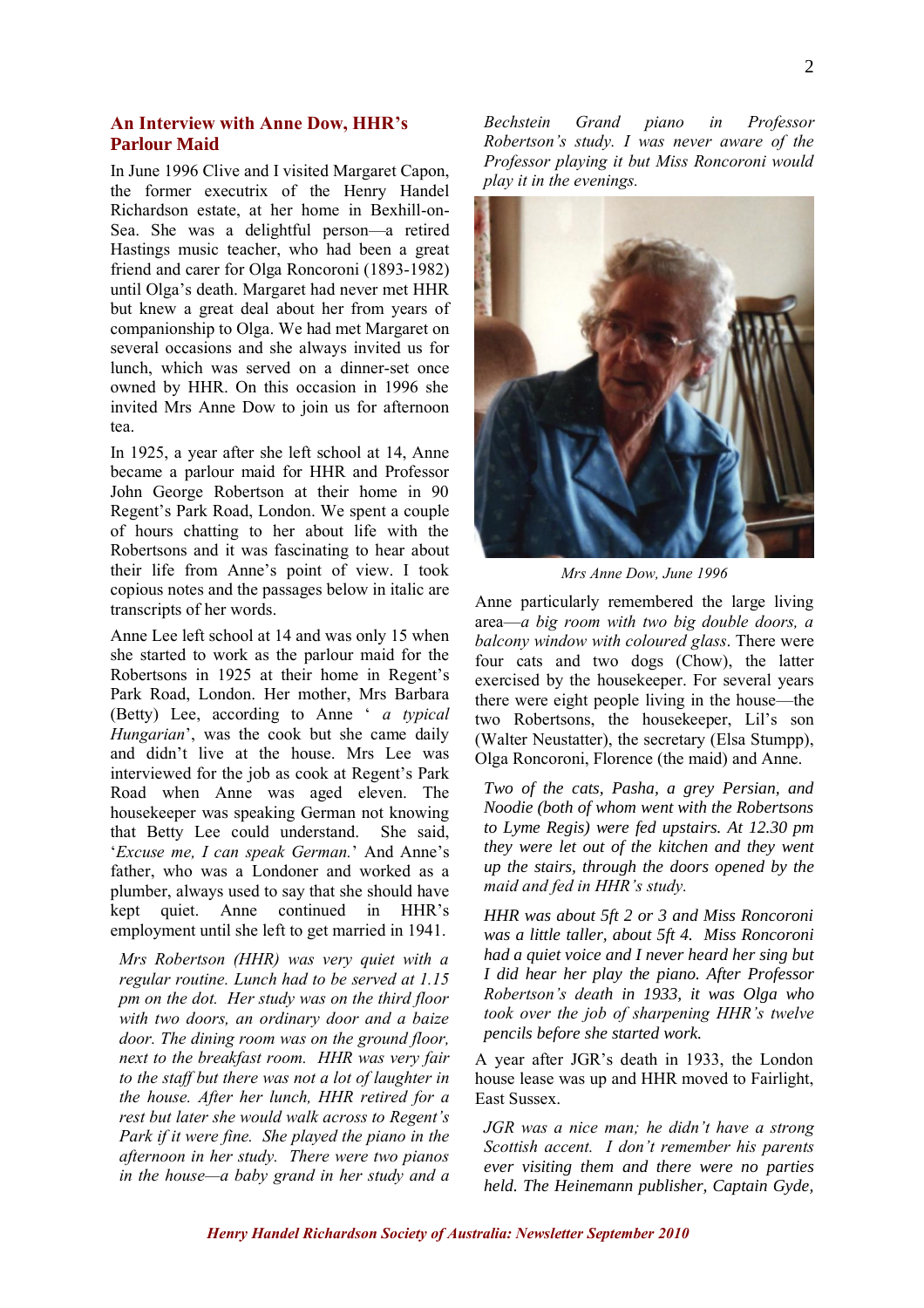*would occasionally visit for a cup of tea but he never stayed for dinner. Florence, the maid, would take the dogs for a walk. . . The fruit plates were gold, and there were silver knives and forks.*

The household was '*easy going'* and Mrs Dow said she had a regular evening off each week, every other Sunday off, and another day off every month.

*There was a tray for Olga with cake or scones and then supper (often a salad) at 7pm. The produce (lettuce and vegetables) was delivered to the house every day. Miss Irene and Miss Elsa Stumpp both typed for HHR. Irene was Elsa's niece and she went back to Germany before World War II (taking one of the female dogs). Their uncle was Mörike, the poet. Irene was Elsa's brother's daughter and when she came over from Germany to Regents Park, Elsa asked my mother if she would give her sauerkraut but the reply was 'No, let her eat English food' and she was given mincemeat!*

Anne said that Irene *'was very enamoured of Hitler. She had a very rough time back in Germany, picking sugar beet in the fields.'* She wasn't sure of their ages but thought that Irene was 30 in 1925. When Elsa went to the St Augustine nursing home for an operation, Mrs Dow's mother went with her. When HHR moved to Hastings Elsa worked for a children's rehabilitation hostel. Anne thought she retired in 1966 or later.

*There was a big picture in the dining room of HHR by Major Harold Eves, Royal Academist. There was also a photo of Eleanora Duse with her eyes half closed.*

Professor Robertson occasionally invited young students to the house—apparently he helped them financially ('*money-wise'*). Anne was very proud that his book on the history of German Literature was still available and used in libraries and was the standard until the 1960s.

*He had 10,000 books in his study. HHR didn't have as many as him but her study was large with two rooms made into one with two doors. The rooms had gas fires and there was a boiler in the kitchen and a gas cooker. One of my duties as a young maid was to clean the front door steps at 6.30 am, not very pleasant in winter. There were three attic rooms. Olga and Walter both had sun lamps. . . HHR smoked Abdullah cigarettes, which she kept in a*  *long green box and she used a cigarette holder. She gave me a copy of 'Maurice Guest'.*

According to Anne, HHR didn't have an accent. She said that Professor Roberson was a shadowy figure in the household.

*HHR was a spiritualist—she read the Review and never went to Church. Sunday was not a day of rest as the same routine applied. After Florence left there was an Irish maid who was a bad Catholic and she left after a month.* 

HHR belonged to the Times Library and would read two to four books a week, changing them every Monday or Tuesday.

*She hated the phone and never used it. She spoke to my mother more than to me—I just said 'Yes ma'am. No ma'am'.* 

*My mother's aunt was the housekeeper to the German Editor of the Times and he gave complementary tickets to her to take me to the zoo. We went on a Sunday as no one was there and took a parcel of bread for the animals. I much preferred the zoo to the usual Sunday School.*

When we asked Anne about HHR's sister Lil, she said that they were as different as chalk and cheese.

*She (Mrs Neustatter) would come to the kitchen and chat to the girls but HHR was very much the 'Lady of the House'. Lil and her husband ran a school; she was an awfully nice person, a suffragette. HHR would have liked to join the suffragettes but her husband didn't think she was strong enough. She was very close to her sister. Mr Walter (Lil's son) was a nice man and he married Mollie who later died of cancer of the pancreas.*

At the beginning of World War II Anne met Ken Dow in Hastings.

*He was friendly with Joy the fisherman who sailed Major Eves' boat. Joy had three sisters – Rose, Daisy and Violet, whom Miss Roncoroni met. Ken and I went out for 18 months and wanted to get married, which we did in 1941. It was war-time, and as everyone said, 'You take your chance when you can'. I felt bad about leaving HHR and Miss Roncoroni, but she was marvellous and wrote to my mother to meet HHR and her. That February during the snow there were sirens and all clears. Olga was firewatching and sometimes didn't get home until 10pm.*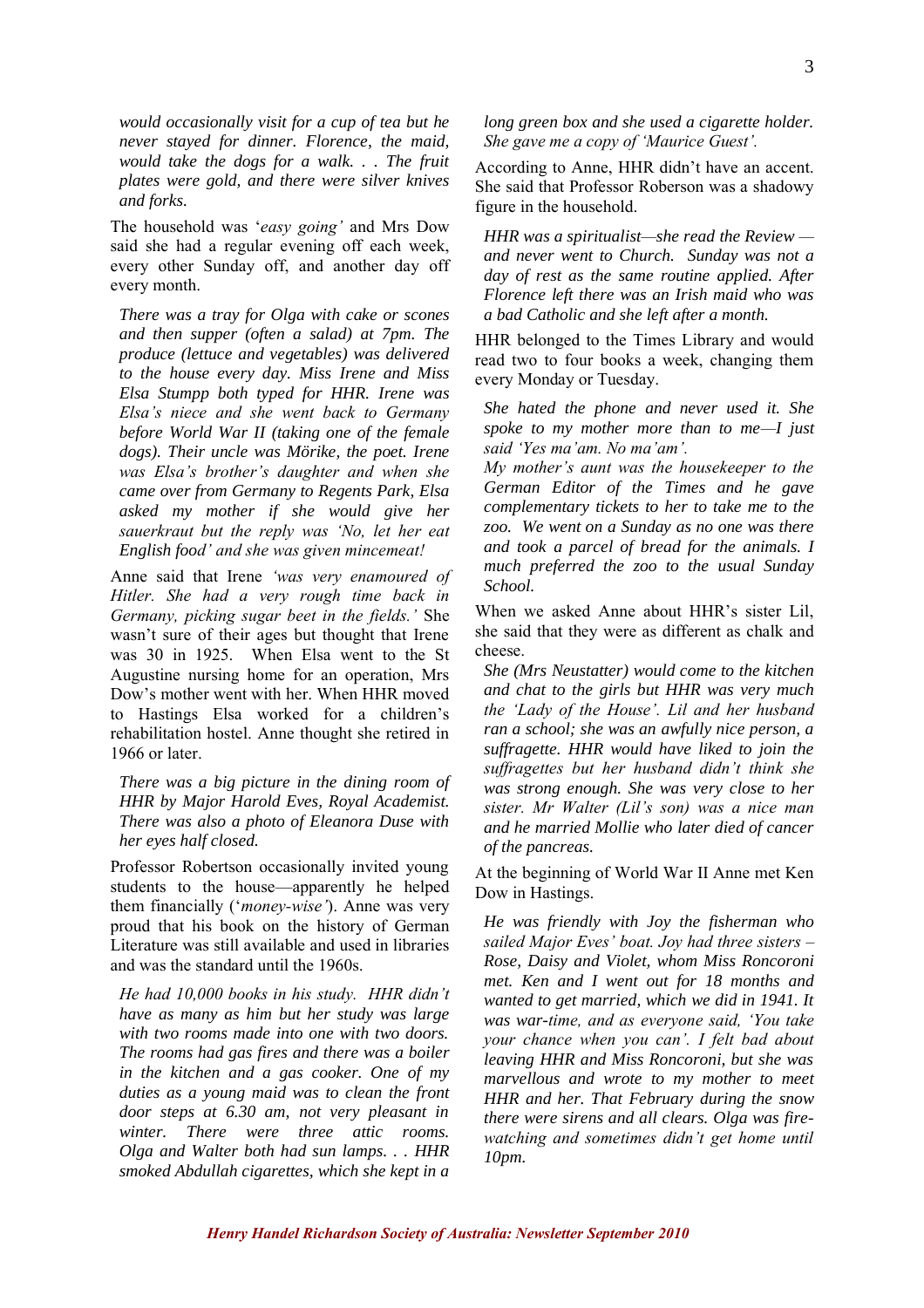Before Anne left Fairlight to get married she slept under the stairwell while there were crashes and bangs on the roof—'Damn the roof', said Olga. A bomb had fallen in the lane.



*Clive Probyn, Anne Dow and Margaret Capon, at the latter's home in Bexhill-on-Sea, June 1996. (Above Clive's head is HHR's life mask of Beethoven.)*

When we met her Anne was the last surviving contact with HHR's household and it was a privilege to have met her and to have heard all about her early life. Her daughter lives in Brisbane so she had a particular interest in Australia. We kept in touch with her until late 1999 and in a letter dated 8 January 1999, she told us more details about her mother, whom Olga called 'little Mrs (Auntie') Lee".<sup>1</sup> Betty was born in Budapest in 1879 and came over to England with her mother's sister before 1990. She couldn't speak English when she arrived and had had no schooling so wasn't able to read and write at all. She met her future husband (Anne's father) at her aunt's house and within two years they were married. He was a plumber and taught her to speak and read English very well but she

never learnt to write it. Anne wrote to us in January 1999:

*I know Mrs Robertson (HHR) thought a lot of her and of course Miss Roncoroni too. In fact Miss Roncoroni was like a real friend to her & she too was very close. My mother left Mrs Robertson soon after Mr Robertson died, but when Mrs Robertson went to live here in Hastings, she had my mother help settle in. She was there for a month. My father & my elder brother were working & I too was home looking after them plus working. We found it too much, we wanted my mother back home. However Mrs R asked me if I would help out for a month, which I did & stayed 5 years until I got married.* 

In a letter dated 7 September 1999, Anne wrote again and told us a little more about her family.

*I had two brothers. Frank the elder one (2 years older than me) was in the Army. John my younger brother (3 years younger than me) was in the Navy. He was a reserve and of course was called up. He had only just got back from a trip to New Zealand. He was the one that Mrs Robertson would have mentioned. She had met and spoken to him twice when he came up to 90 Regent's Park, having walked back with me from our home.*

Olga Roncoroni's moving account of HHR's last years at 'Green Ridges' in Fairlight, near Hastings, sheds some light on Anne and her devotion to HHR. When food rationing caused HHR health problems, both Olga and Anne gave up their meat, butter and sugar rations for her. They lived on sausages, offal and saccharine. During the Battle of Britain from the beginning of August 1940 'Green Ridges' was in the path of German bombers and the British fighters. The older residents with no ties or work in Hastings were asked to evacuate. HHR did not want to leave her home but after weeks of the three of them (HHR, Olga and Anne) spending half of most days and nights squashed in the air-raid shelter where only three chairs would fit, they decided that they would have to leave. In the middle of September Anne was put on a train to go home to Dartford while HHR and Olga were going to drive further inland to find somewhere a little safer to stay. Olga writes:

*Anne's behaviour was typical of that shown by all the women I met at that time: though* 

<sup>1</sup> Purdie, Edna and Olga Roncoroni, *Henry Handel Richardson: Some Personal Impressions*, (Sydney, Angus & Robertson, Sydney: 1957) p.110.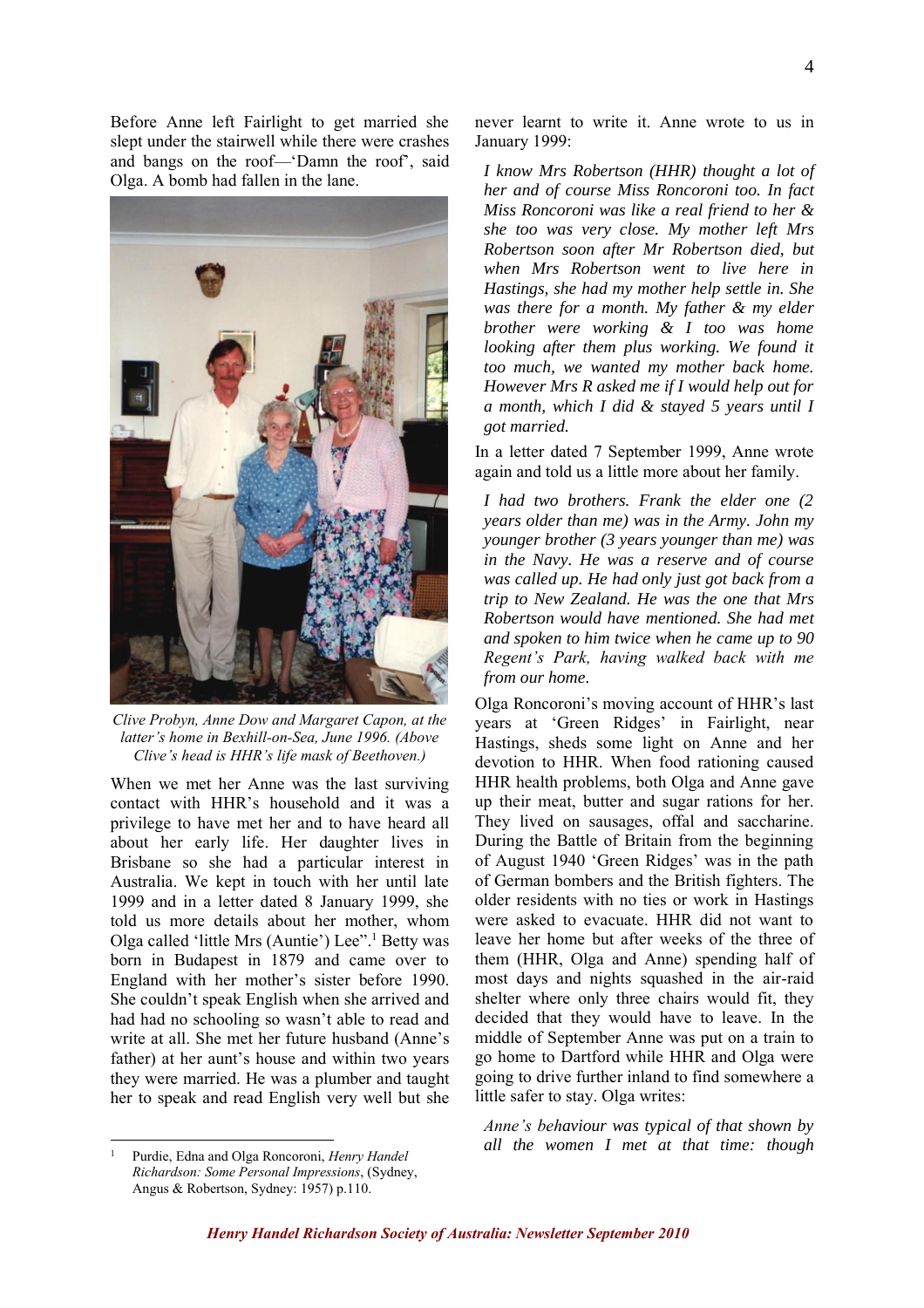*obviously worn out, she remained perfectly calm and made no fuss.<sup>2</sup>*

They hated being away from 'Green Ridges', so after three weeks, Olga and HHR returned and so did Anne.

When HHR died on 20 March 1946, she was cremated at Golders Green, according to her wishes. On 6 April, William Joy (Anne's husband's friend) and his brother sailed from Hastings in their fishing boat bearing the ashes of both HHR and her long departed husband. Accompanied by Major and Mrs Eves, the ashes were scattered on the sea about a mile from the shore, while Olga and Elsa Stumpp sat on the cold April beach.

*Meg Probyn*

## **Advanced notice of the Birthday celebrations January 2011**

Bruce Steele will be giving the next Annual Oration at the dinner on the evening of 2 January 2011 (Sunday). The title of his lecture is *Walter Richardson MD - the Man Behind Mahony*. On Monday 3 January there will be various activities culminating in the Picnic Tea in the grounds of "Lake View".

As accommodation in Chiltern is limited, it would be advisable to book your accommodation sooner rather than later:

Lake Anderson Caravan Park Cabins Ph. 03 57261298: email: lapark@bigpond.net.au

Chiltern Motel ph. 0357261788 email: stay@chilterncolonial.com.au

The Mulberry Tree B&B: ph. 0357261277

Rose Cottage (self catering) ph. 0437985569

### **THE COMMITTEE**

| President:        | Rex Fuge       | $(03)$ 5726 1467 |
|-------------------|----------------|------------------|
|                   |                |                  |
| Vice President:   | Graeme Charles | $(03)$ 5726 1173 |
| Secretary:        | Meg Probyn     | $(02)$ 4871 3134 |
| Treasurer:        | Dot Charles    | $(03)$ 5726 1173 |
| Committee members |                |                  |
|                   | Clive Probyn   | $(02)$ 4871 3134 |
|                   | Mary Fuge      | $(03)$ 5726 1467 |
|                   | Janey Runci    | 0438573022       |
|                   |                |                  |

<sup>2</sup> Op cit, p. 128